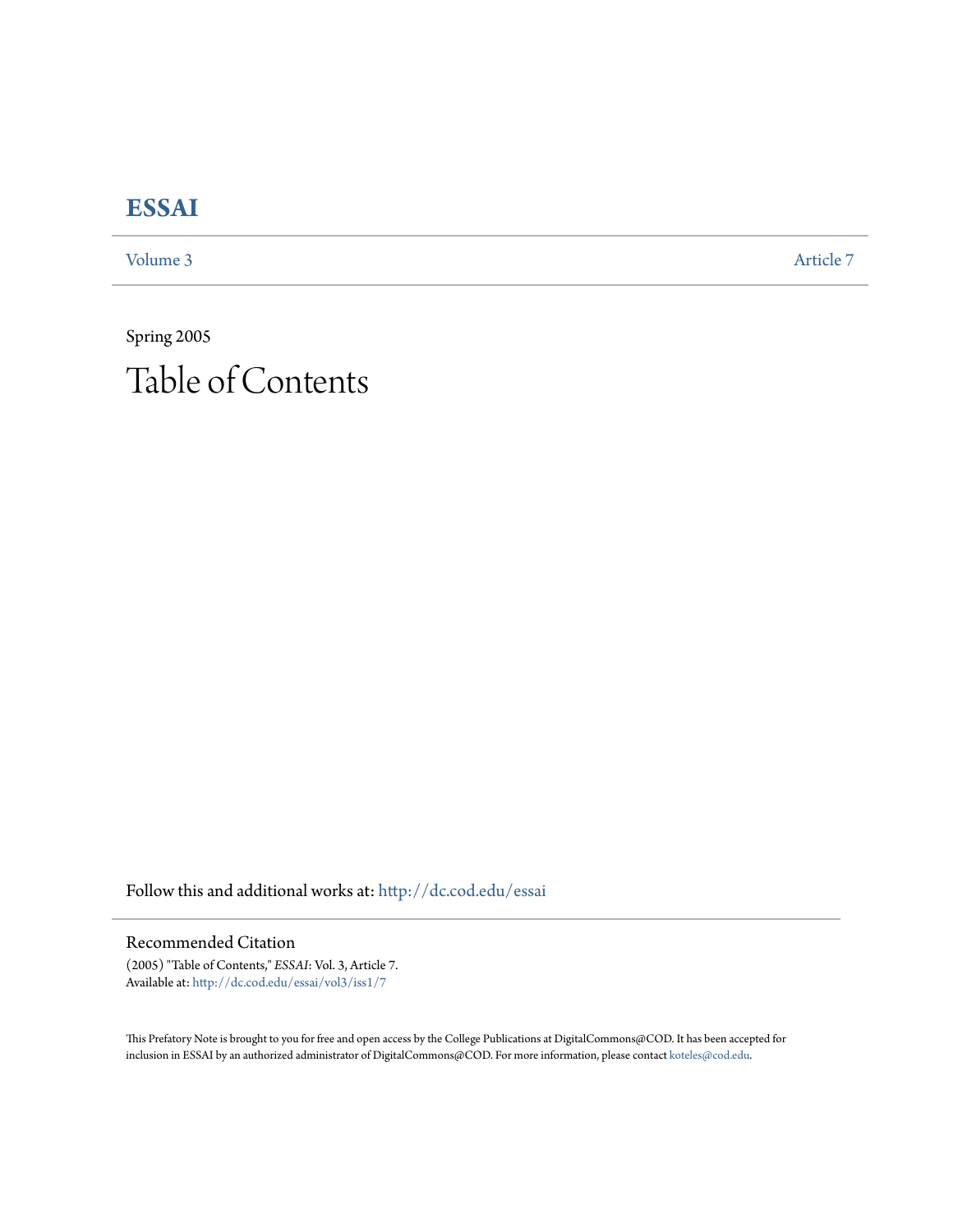## **Table of Contents**

| Tanya Basu<br>(Honors Political Science 221)                                                                                                                                                     | -1 |
|--------------------------------------------------------------------------------------------------------------------------------------------------------------------------------------------------|----|
| Mary Bodine<br>(English 154)                                                                                                                                                                     | 7  |
| <b>Wendy Carpenter</b><br>(Honors English 228)                                                                                                                                                   | 11 |
| Meredith Carey<br>Judgment, Narrative & Redemption in the Tympanum at Conques-en-Rouergue<br>(Art 212)                                                                                           | 15 |
| Thomas Ferguson<br>(Honors Art 212)                                                                                                                                                              | 23 |
| Michael Graczyk<br>(Criminal Justice 151)                                                                                                                                                        | 27 |
| Victoria Graham<br>Macroinvertebrate Community Effects From the Exclusion of Mammalian Predators<br>(Biology 110)                                                                                | 33 |
| Sara Heppner<br>Evaluating the Finds of a Recent Discovery of Humanoid Bones Suggesting the<br>Coexistence of and Matting between Homo sapiens and Homo neanderthalensis<br>(Honors Biology 102) | 41 |
| Benjamin Hooper<br>(English 154)                                                                                                                                                                 | 47 |
| Brian Kinsman<br>An Analysis of the Identity and Relationship Among Skeletal Remains of the<br>(Honors Biology 102)                                                                              | 51 |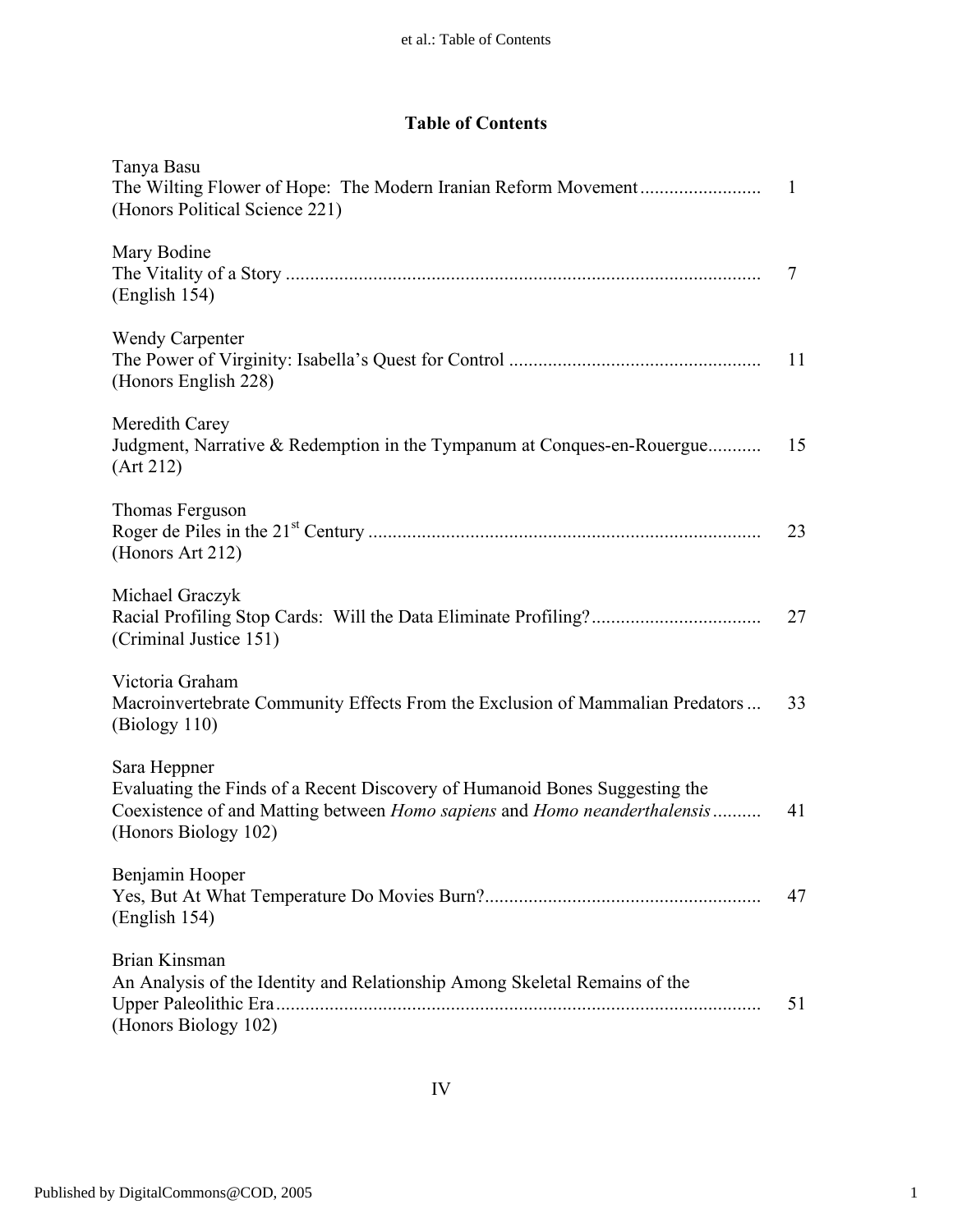| Valentine Kopjo<br>Biodiversity of the Macroinvertebrate Community in a Re-created Tallgrass<br>(Honors Biology 110)       | 57  |
|----------------------------------------------------------------------------------------------------------------------------|-----|
| Kathy Kozak<br>(Honors English 103)                                                                                        | 63  |
| Sean Labbé<br>Atheist, Anglican, or Recusant: Marlowe's Revolt From Unorthodox in<br>(English 220)                         | 71  |
| Rebecca Lunev<br>(Chemistry 105)                                                                                           | 77  |
| Julie McKee<br>(English 102)                                                                                               | 81  |
| Matt Naglewski<br>(History 112)                                                                                            | 85  |
| <b>Stacy Nalley</b><br>(English 130)                                                                                       | 89  |
| Allan Norgaard<br>Effects of Nesting Acanthomycops claviger on Soil in Recreated Tallgrass Prairie<br>(Honors Biology 103) | 95  |
| <b>Jason Nosek</b><br>Grayscale Chessboard<br>(Honors English 154, Speech 120)                                             | 103 |
| <b>Richard Payton</b><br>(Honors English 154, Speech 120)                                                                  | 107 |